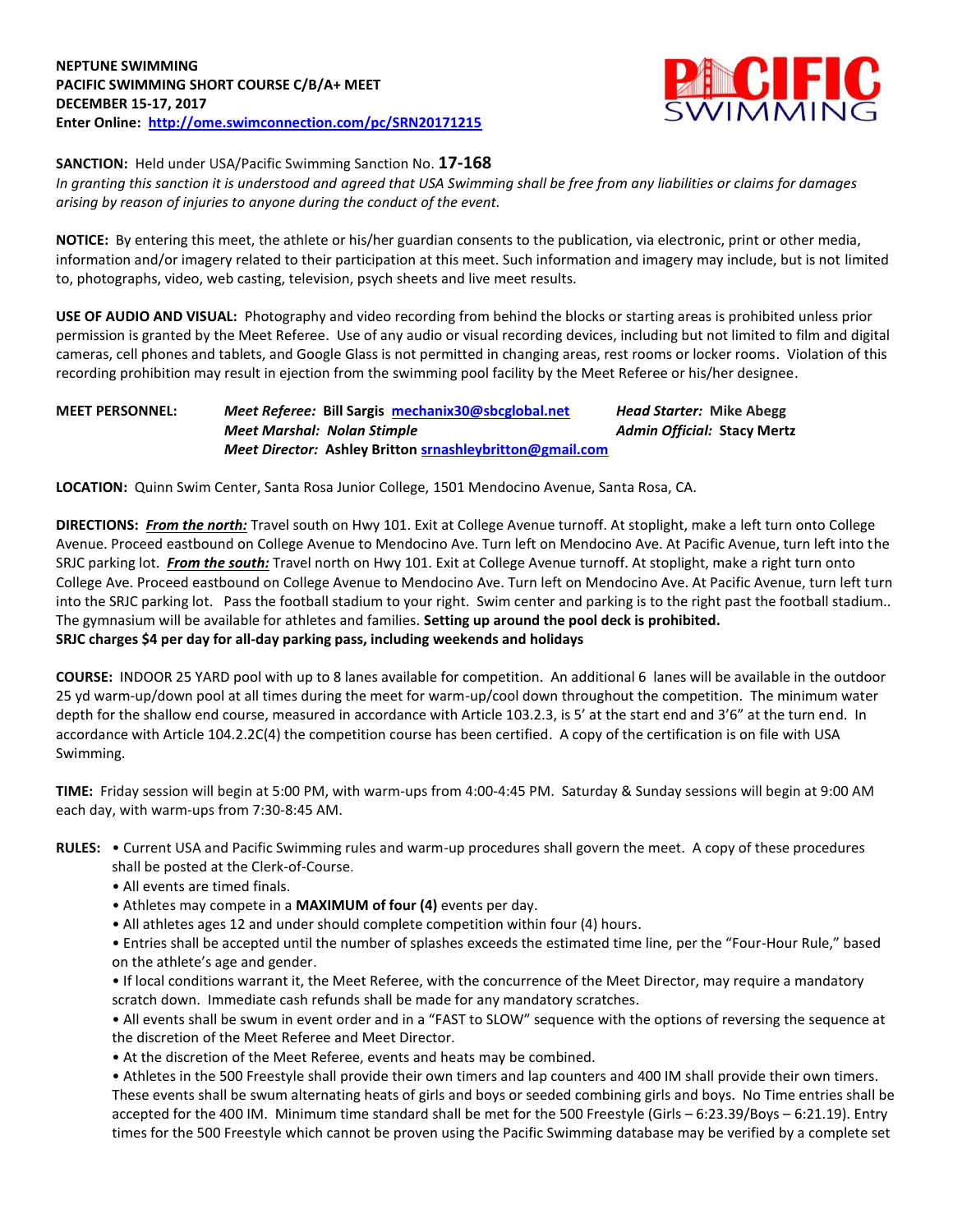of meet results or verified by the athlete's coach. Please contact the Meet Director AND Meet Referee. (Refer to Pacific Swimming Rule 4A2)

## • **All coaches and deck officials shall display their current USA Swimming membership cards in a visible manner. Deck Pass may be used to prove registration status.**

**UNACCOMPANIED ATHLETES:** Any USA Swimming athlete-member competing at the meet shall be accompanied by a USA Swimming member-coach for the purposes of athlete supervision during warm-up, competition and warm-down. If a coachmember of the athlete's USA Swimming Club does not attend the meet to serve in said supervisory capacity, it is the responsibility of the athlete or the athlete's legal guardian to arrange for supervision by a USA Swimming member-coach. The meet director or meet referee may assist the athlete in making arrangements for such supervision; however, it is recommended that such arrangements be made in advance of the meet by the athlete's USA Swimming Club Member-Coach.

**RACING STARTS:** Any athlete entered in the meet shall be certified by a USA Swimming member-coach as being proficient in performing a racing start, or shall start each race from within the water. When unaccompanied by a USA Swimming member coach, it is the responsibility of the athlete or the athlete's legal guardian to ensure compliance with this requirement.

**RESTRICTIONS:** • Smoking and the use of other tobacco products is prohibited on the pool deck, in the locker rooms, in spectator

seating on standing areas and in all areas used by athletes, during the meet and during warm-up periods.

- Sale and use of alcoholic beverages is prohibited in all areas of the meet venue.
- No glass containers are allowed in the meet venue.
- No propane heater is permitted except for snack bar/meet operations.
- All shelters shall be properly secured.
- Changing into or out of swimsuits other than in locker rooms or other designated areas is prohibited.
- No pets allowed on deck, other than service assistance animals.

• Destructive devices, to include but not limited to, explosive devices and equipment, firearms (open or concealed), blades, knives, mace, stun guns and blunt objects are strictly prohibited in the swimming facility and its surrounding areas. If observed, the Meet Referee or his/her designee may ask that these devices be stored safely away from the public or removed from the facility. Noncompliance may result in the reporting to law enforcement authorities and ejection from the facility. Law enforcement officers (LEO) are exempt per applicable laws.

• Operation of a drone, or any other flying apparatus, is prohibited over the venue (pools, athlete/coach areas, spectator areas and open ceiling locker rooms) any time athletes, coaches, officials and/or spectators are present.

**ELIGIBILITY:** • Athletes shall be current members of USA Swimming and enter their name and registration number on the meet entry card exactly as they are shown on their Registration Card. If this is not done, it may be difficult to match the athlete with the registration database. The meet host shall check all athlete registrations against the SWIMS database and if not found to be registered, the Meet Director shall accept the registration at the meet (a \$10 surcharge shall be added to the regular registration fee). Duplicate registrations shall be refunded by mail.

• Athletes in the "A" Division shall have met at least the listed USA Swimming Motivational "A" minimum time standard. Athletes in the "B" Division shall have met at least the listed "B" minimum time standard. All entry times slower than the "B" time standard shall be in the "C" Division.

• Entries with **"NO TIME" shall be accepted except for the 500 Freestyle.**

• Entry times submitted for this meet may be checked against a computer database and may be changed in accordance with Pacific Swimming Entry Time Verification Procedures.

• Disabled athletes are welcome to attend this meet and should contact the Meet Director or Meet Referee regarding any special accommodations on entry times and seeding per Pacific Swimming policy.

• Athletes 19 years of age and over may compete in the meet for time only, no awards. Such athlete shall meet standards for the 17-18 age group.

• Age on the first day of the meet shall determine the athlete's age for the entire meet.

**ENTRY PRIORITY:** Entries from members of Zone 3 clubs (including unattached athletes training with those clubs) postmarked or entered on line by **November 6, 2017** shall be given first priority for acceptance to the meet. All entries from other zones in Pacific Swimming or from other LSC's, postmarked or entered online by the entry deadline shall be considered in the order they are received.

**ENTRY FEES:** \$4.00 per event plus an \$8.00 participation fee per athlete. Entries shall be rejected if payment is not sent at time of request. No refunds shall be made except mandatory scratch downs.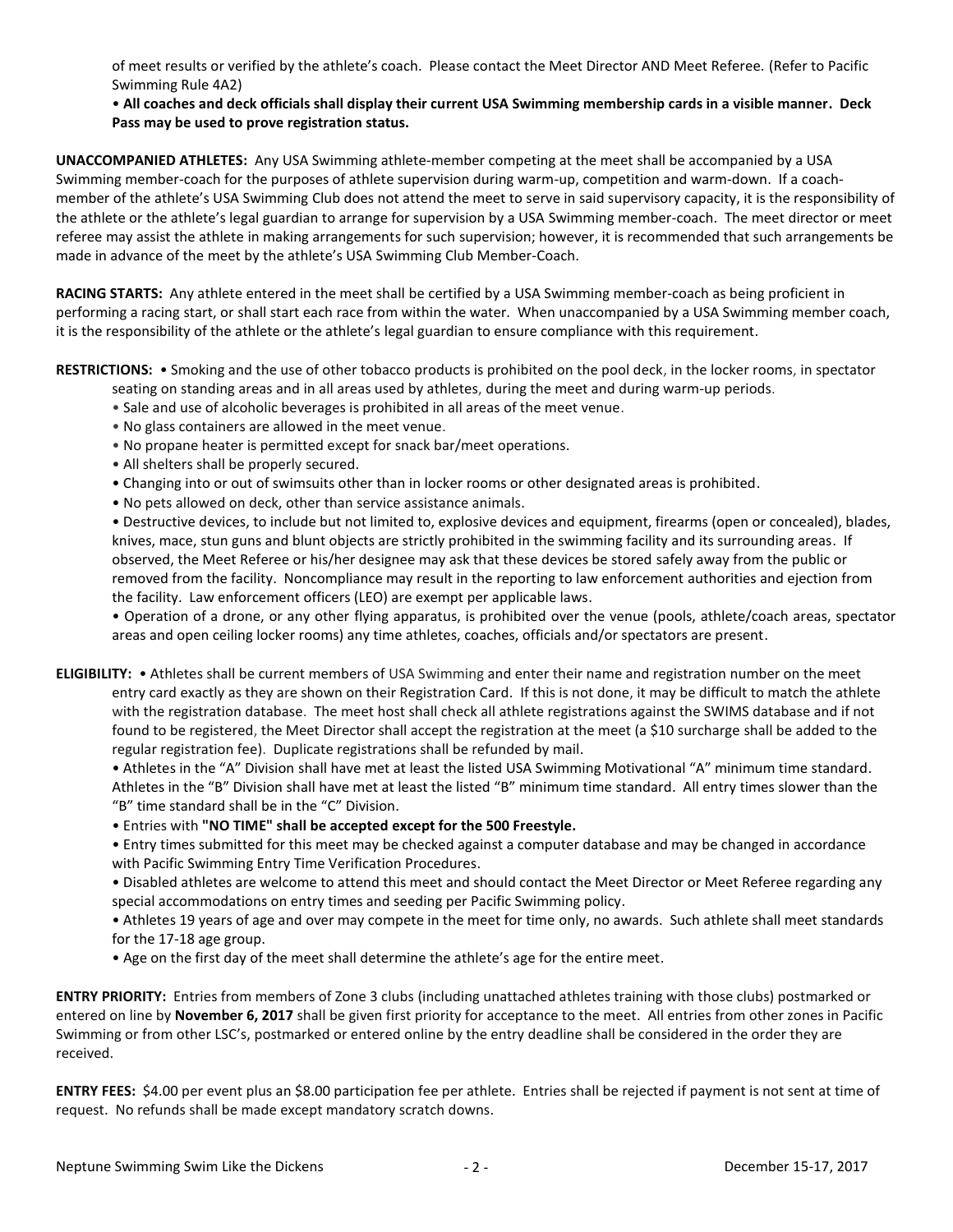**ONLINE ENTRIES:** To enter online, go to **<http://ome.swimconnection.com/pc/SRN20171215>** to receive an immediate entry confirmation. This method requires payment by credit card. Swim Connection, LLC charges a processing fee for this service, equal to \$1 per athlete plus 5% of the total Entry Fees. Please note that the processing fee is a separate fee from the Entry Fees. If you do not wish to pay the processing fee, enter the meet using a mail entry. **Entering online is a convenience, is completely voluntary, and is in no way required or expected of an athlete by Pacific Swimming.** Online entries shall be accepted through **Wednesday, December 6, 2017.**

**MAILED OR HAND DELIVERED ENTRIES**: Entries shall be on the attached consolidated entry form. Forms shall be filled out completely and printed clearly with athlete's best time. Entries shall be postmarked by midnight, **Monday December 4, 2017** or hand delivered by 6: 30 PM **Wednesday, December 6, 2017**. No late entries shall be accepted. Requests for confirmation of receipt of entries should include a self-addressed envelope.

**Make check payable to: Neptune Swimming Mail entries to**: **Dan Greaves Hand deliver entries to: Dan Greaves**

**PO Box 317 455 Ridgway Avenue Santa Rosa, CA 95402 Santa Rosa, CA 95401**

**CHECK-IN:** The meet shall be deck seeded. Athletes shall check-in at the Clerk-of-Course. No event shall be closed more than 30 minutes before the scheduled start of the session. Close of check-in for all individual events shall be no more than 60 minutes before the estimated time of the start of the first heat of the event. Athletes who do not check in shall not be seeded and shall not be allowed to compete in that event.

**SCRATCHES:** Any athletes not reporting for or competing in an individual timed final event that they have checked in for shall not be penalized. Athletes who must withdraw from an event after it is seeded are requested to inform the referee immediately.

**AWARDS:** Ribbons shall be awarded to the 1st -8th place finishers in the C/B/A divisions for the following age groups: 6 & under, 7- 8, 9-10, 11-12. **8 & under events shall be awarded separately as 6 & under, 7-8. No awards will be given to athletes aged 13 years and older**. Awards shall be picked up on Sunday by a club's coach or club representative. Unattached athletes shall coordinate with the awards desk for pickup of awards. **AWARDS WILL NOT BE MAILED OR INDIVIDUALLY DISTRIBUTED THROUGHOUT THE MEET**. *"A" medals shall be awarded to athletes with an entry time slower than "PC-A" achieving the "PC-A" time standard for the first time. See Pacific Swimming web site for time standards.*

**ADMISSION:** Free. A 3-DAY program shall be available for \$3.00.

**SNACK BAR & HOSPITALITY:** A snack bar will be available throughout the competition. Coaches and working deck officials will be provided lunch. Hospitality will serve refreshments to timers and volunteers.

**MISCELLANEOUS:** No overnight parking is allowed. Facilities will not be provided after meet hours. **Designated parking for coaches and officials will be marked off with cones.**

**MINIMUM OFFICIALS**: At least seven days prior to the start of the meet, meet management (Meet Director and/or Meet Referee) shall contact a representative from each club participating in the meet, and provide a preliminary inventory of the officials that club is required to provide for each session. Each club shall, by the start of the meet, provide to the Meet Director or designee a list of Officials who have agreed to represent that club during each session of the meet.

At the meet, meet management shall conduct an inventory of officials, and shall compare the number of athletes entered in each session by each club with the number of officials present representing each club. If meet management certifies that a club has not provided sufficient officials for any session of the meet in accordance with the table below, excluding finals in a prelims and finals meet, the club shall be fined \$100 per missing official per session of the meet.

| Club athletes entered in session | Trained and carded officials required |
|----------------------------------|---------------------------------------|
| $1 - 10$                         |                                       |
| $11 - 25$                        |                                       |
| 26-50                            |                                       |
| 51-75                            |                                       |
| 76-100                           |                                       |
| 100 or more                      |                                       |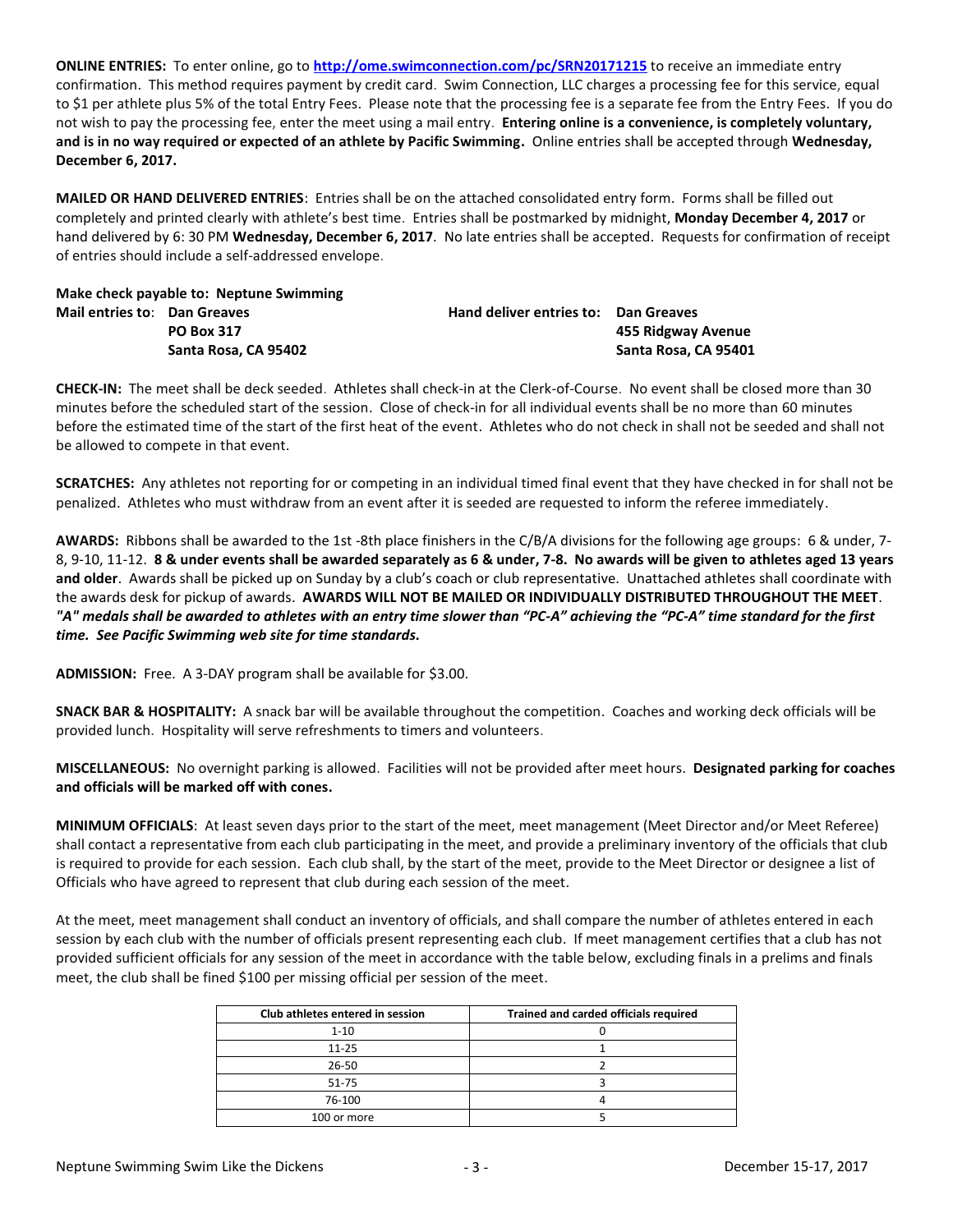\*Zone 3 shall include assigned and working Colorado, Intermediary/Chief Timing Judge, and Computer operator in the count of officials for a session although these positions are not carded. Zone 3 shall accept uncarded Trainees in the count of officials for up to two sessions. Clubs may use officials "borrowed" from other clubs, or unattached officials at the meet who agree, to fulfill their obligation under the rule.

| Friday, December15, 2017 |                       |              |           |                 |  |  |  |  |  |
|--------------------------|-----------------------|--------------|-----------|-----------------|--|--|--|--|--|
| Meet Starts At 5:00pm    |                       |              |           |                 |  |  |  |  |  |
| Event                    | Women's<br>Event<br># | Age<br>Group | Event     | Men's<br>Event# |  |  |  |  |  |
| 400 IM                   | $\mathbf{1}$          | 11& over     | 400 IM    | $\overline{2}$  |  |  |  |  |  |
| 500 Free*                | 3                     | 11& over     | 500 Free* | $\overline{4}$  |  |  |  |  |  |

| Athletes in the 500 Free must meet listed time standard - Girls 6:23.39/Boys 6:21.19 |  |
|--------------------------------------------------------------------------------------|--|
|--------------------------------------------------------------------------------------|--|

|                   |                              | Saturday, December 16, 2017  |                 |                       | Sunday, December 17, 2017 |              |  |
|-------------------|------------------------------|------------------------------|-----------------|-----------------------|---------------------------|--------------|--|
|                   |                              | <b>Meet Starts At 9:00am</b> |                 | Meet Starts At 9:00am |                           |              |  |
| Women's<br>Event# | Age<br><b>Event</b><br>Group |                              | Men's<br>Event# | Women's<br>Event#     | Age<br>Group              | <b>Event</b> |  |
| 5                 | 13 & Over                    | 200 Back                     | 6               | 43                    | 13 & Over                 | 200 Free     |  |
| $\overline{7}$    | $9 - 10$                     | 100 Back                     | 8               | 45                    | $9 - 10$                  | 100 Free     |  |
| 9                 | <b>8&amp;UN</b>              | 25 Back                      | 10              | 47                    | <b>8&amp;UN</b>           | 100 IM       |  |
| 11                | 13 & Over                    | 100 Free                     | 12              | 49                    | 13 & Over                 | 100 Back     |  |
| 13                | $9 - 10$                     | 50 Fly                       | 14              | 51                    | $9 - 10$                  | 50 Breas     |  |
| 15                | <b>8&amp;UN</b>              | 25 Fly                       | 16              | 53                    | <b>8&amp;UN</b>           | 25 Breas     |  |
| 17                | $11 - 12$                    | 100 Back                     | 18              | 55                    | $11 - 12$                 | 100 Free     |  |
| 19                | 13 & Over                    | 100 Breast                   | 20              | 57                    | 13 & Over                 | 200 Breas    |  |
| 21                | $9 - 10$                     | 100 Breast                   | 22              | 59                    | $9 - 10$                  | 50 Back      |  |
| 23                | <b>8&amp;UN</b>              | 50 Breast                    | 24              | 61                    | <b>8&amp;UN</b>           | 50 Back      |  |
| 25                | $11 - 12$                    | <b>50 Fly</b>                | 26              | 63                    | $11 - 12$                 | 50 Breas     |  |
| 27                | $9 - 10$                     | 50 Free                      | 28              | 65                    | $9 - 10$                  | 100 Fly      |  |
| 29                | <b>8&amp;UN</b>              | 50 Free                      | 30              | 67                    | <b>8&amp;UN</b>           | 25 Free      |  |
| 31                | $9 - 10$                     | 200 IM                       | 32              | 69                    | $11 - 12$                 | 100 Fly      |  |
| 33                | $11 - 12$                    | 200 IM                       | 34              | 71                    | $9 - 10$                  | 100 IM       |  |
| 35                | 13 & Over                    | 200 IM                       | 36              | 73                    | 13 & Over                 | 200 Fly      |  |
| 37                | $11 - 12$                    | 100 Breast                   | 38              | 75                    | $11 - 12$                 | 50 Back      |  |
| 39                | 13 and<br>Over               | 100 Fly                      | 40              | 77                    | 13 & Over                 | 50 Free      |  |
| 41                | $11 - 12$                    | 50 Free                      | 42              | 79                    | $11 - 12$                 | 100 IM       |  |
|                   |                              |                              |                 |                       |                           |              |  |

|                |                       | Saturday, December 16, 2017 |                 |                   |  | Sunday, December 17, 2017 |                |  |  |  |  |  |
|----------------|-----------------------|-----------------------------|-----------------|-------------------|--|---------------------------|----------------|--|--|--|--|--|
|                | Meet Starts At 9:00am |                             |                 |                   |  | Meet Starts At 9:00am     |                |  |  |  |  |  |
| men's<br>ent#  | Age<br>Group          | Event                       | Men's<br>Event# | Women's<br>Event# |  | Age<br>Group              | Event          |  |  |  |  |  |
| 5              | 13 & Over             | 200 Back                    | 6               | 43                |  | 13 & Over                 | 200 Free       |  |  |  |  |  |
| $\overline{7}$ | $9 - 10$              | 100 Back                    | 8               | 45                |  | $9 - 10$                  | 100 Free       |  |  |  |  |  |
| 9              | <b>8&amp;UN</b>       | 25 Back                     | 10              | 47                |  | <b>8&amp;UN</b>           | 100 IM         |  |  |  |  |  |
| 11             | 13 & Over             | 100 Free                    | 12              | 49                |  | 13 & Over                 | 100 Back       |  |  |  |  |  |
| 13             | $9 - 10$              | <b>50 Fly</b>               | 14              | 51                |  | $9 - 10$                  | 50 Breast      |  |  |  |  |  |
| 15             | <b>8&amp;UN</b>       | 25 Fly                      | 16              | 53                |  | <b>8&amp;UN</b>           | 25 Breast      |  |  |  |  |  |
| 17             | $11 - 12$             | 100 Back                    | 18              | 55                |  | $11 - 12$                 | 100 Free       |  |  |  |  |  |
| 19             | 13 & Over             | 100 Breast                  | 20              | 57                |  | 13 & Over                 | 200 Breast     |  |  |  |  |  |
| 21             | $9 - 10$              | 100 Breast                  | 22              | 59                |  | $9 - 10$                  | 50 Back        |  |  |  |  |  |
| 23             | <b>8&amp;UN</b>       | 50 Breast                   | 24              | 61                |  | <b>8&amp;UN</b>           | 50 Back        |  |  |  |  |  |
| 25             | $11 - 12$             | <b>50 Fly</b>               | 26              | 63                |  | $11 - 12$                 | 50 Breast      |  |  |  |  |  |
| 27             | $9 - 10$              | 50 Free                     | 28              | 65                |  | $9 - 10$                  | 100 Fly        |  |  |  |  |  |
| 29             | <b>8&amp;UN</b>       | 50 Free                     | 30              | 67                |  | <b>8&amp;UN</b>           | 25 Free        |  |  |  |  |  |
| 31             | $9 - 10$              | 200 IM                      | 32              | 69                |  | $11 - 12$                 | 100 Fly        |  |  |  |  |  |
| 33             | $11 - 12$             | 200 IM                      | 34              | 71                |  | $9 - 10$                  | 100 IM         |  |  |  |  |  |
| 35             | 13 & Over             | 200 IM                      | 36              | 73                |  | 13 & Over                 | <b>200 Fly</b> |  |  |  |  |  |
| 37             | $11 - 12$             | 100 Breast                  | 38              | 75                |  | $11 - 12$                 | 50 Back        |  |  |  |  |  |
| 39             | 13 and<br>Over        | 100 Fly                     | 40              | 77                |  | 13 & Over                 | 50 Free        |  |  |  |  |  |
| 41             | $11 - 12$             | 50 Free                     | 42              | 79                |  | $11 - 12$                 | 100 IM         |  |  |  |  |  |